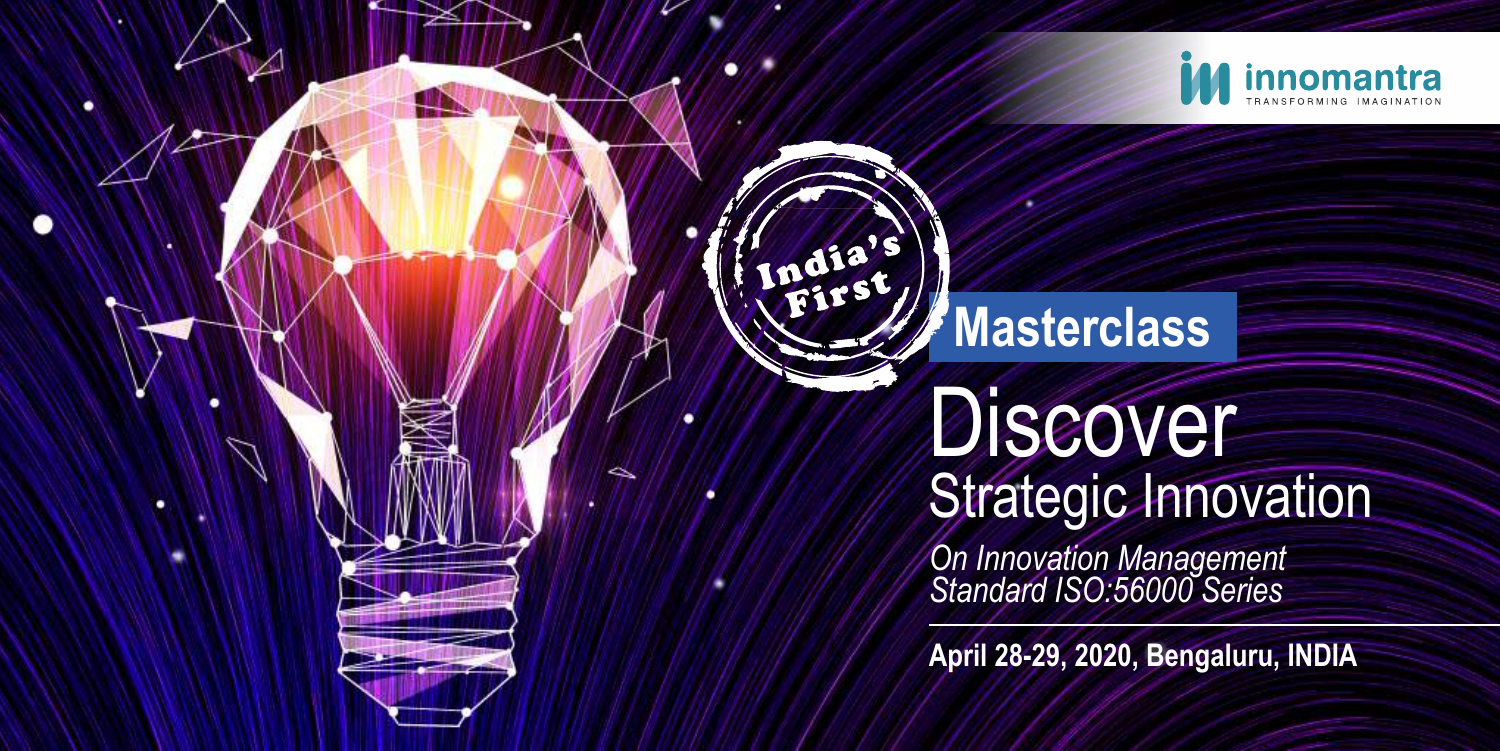### **Summary**

Modern organizations have brought about sensational progress for humanity in less than two centuries the blinks of an eye in the overall timeline of our species. None of the recent advances in human history would have been possible without organizations as vehicles for human collaboration. And yet, many people sense that the current way we run organizations has been stretched to its limits. We are increasingly disillusioned by organizational life, Innomantra brings you Discover Strategic Innovation for Leaders.

This masterclass is a comprehensive and compact two-days that will provide tremendous insights into practical models and tools for developing an organization's innovation performance for increased competitive advantage while decreased risk-taking.

The masterclass will give you a concrete insight into models to drive both strategic and operative innovation work. It will go through the basics of innovation science, the innovation manager's work role, definitions and descriptions of relevant innovation concepts, and details of the innovation process and the innovation management system as a foundation for strategic and operational innovation efforts. All based on the new ISO standard for Innovation Management System and the ISO 56000 series.

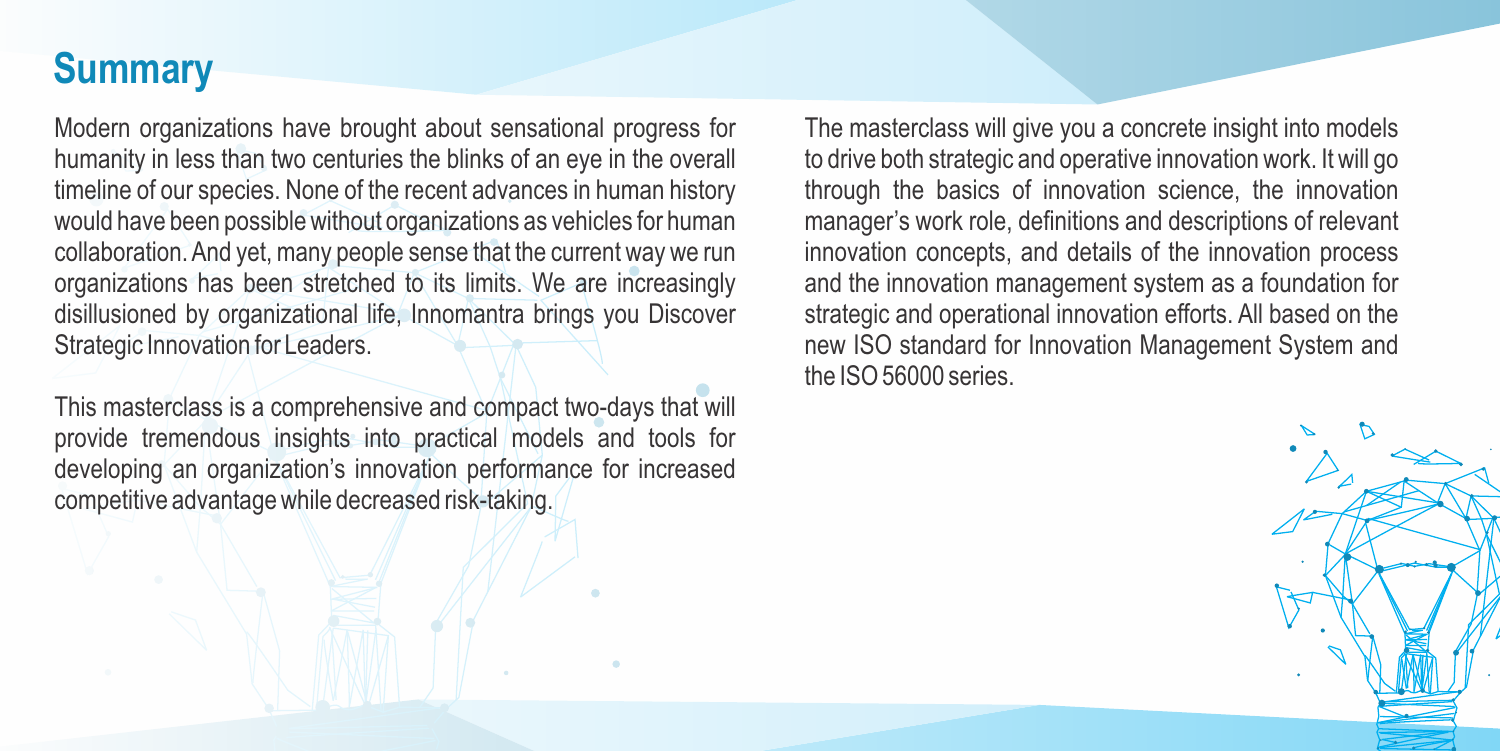## **Target Group**

Chief Innovation officers (CINO), Innovation Head, Business Developers, Business Managers, Innovation Managers, Strategists, Product and R&D Heads, Business Excellence Head etc. The masterclass is also relevant for senior managers and leaders to understand the organization's needs of organizing itself for increase innovation performance.

## **PROGRAM AND CONTENTS**

#### Introduction and overview

The innovation leader and manager The innovation manager's competence, responsibilities, personal characteristics and job description according to the Association for Innovation Management Professionals. The innovation manager's functions in an organization.

Definition of the notion of innovation and how innovation works in practice.

Defining innovation, various levels of innovation, the ten areas of innovation, etc. Why innovation is important, what hinders innovation, how it is disseminated, etc. How innovation relates to digitalization.

The foundations of innovation management. What innovation management is and why it is important. The Innovation Management Principles (ISO 56000).

Innovation Management System (ISO 56002). Generic models for innovation management. Methods of implementation and execution of innovation management efforts.

Strategic innovation management.

Introduction to how you measure innovation performance in an organization (ISO 56004). Strategies for developing innovation performance. How to form a transformation plan for your innovation strategy.

The innovation processes. How the various phases of the innovation process work (ISO 56002 and 56007). Important components, services and tools as part of the innovation process.